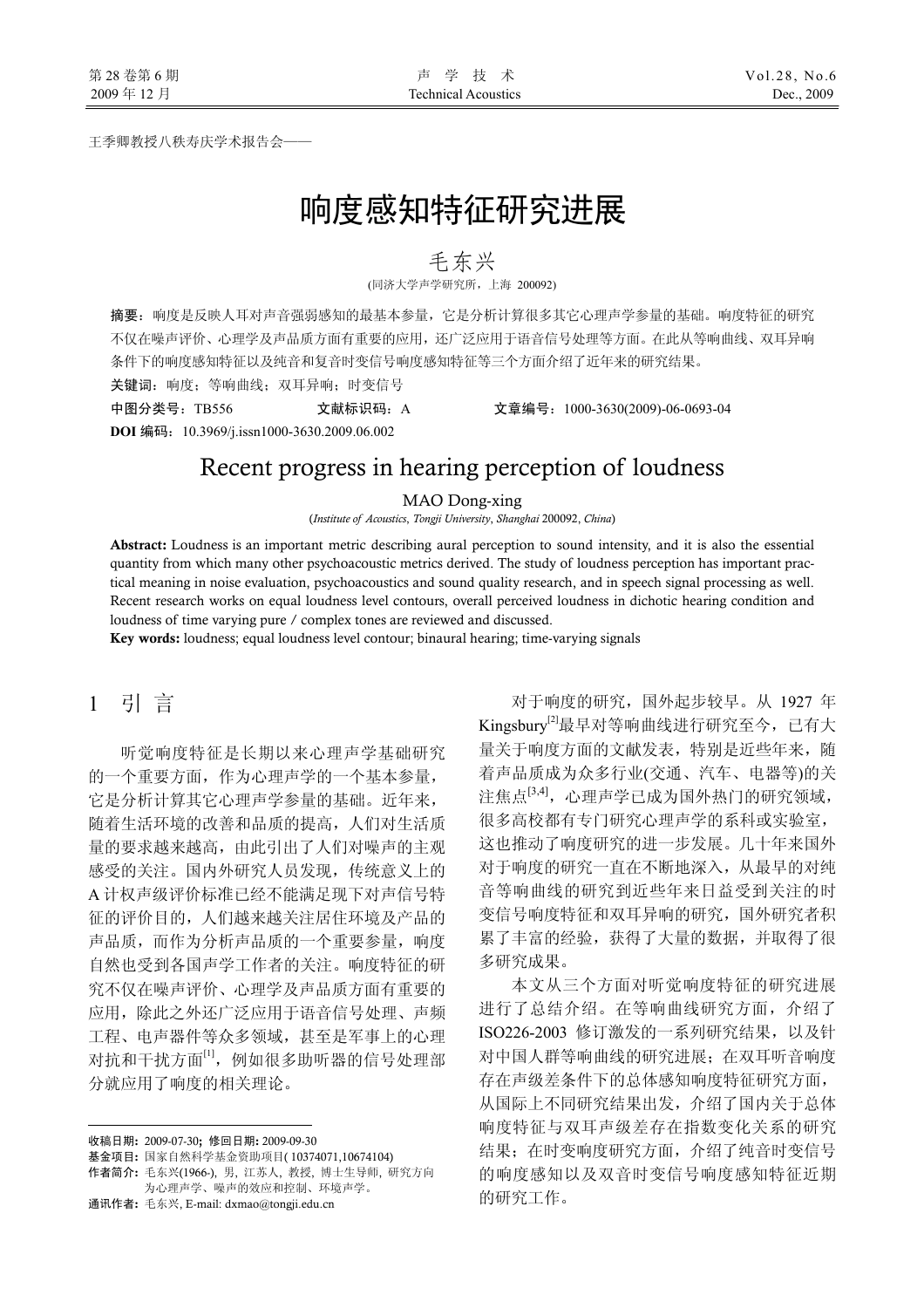## 2 纯音等响曲线的研究

等响曲线的最早研究(1927 年)是对单耳听音条 件下的等响曲线的测量[1],双耳听音和相对自由场 条件下完整的等响曲线最先由 Fletcher 和 Munson<sup>[5]</sup> 于 1933 年获得,他们的研究结果构成了后来的 A 计权评价曲线的基础。此后, Churcher 和 King<sup>[6]</sup>、 Zwicker 和 Feldtkller<sup>[7]</sup>及 Robinson 和 Dadson<sup>[8]</sup>都对 等响曲线进行了研究。Robinson 和 Dadson 的研究 成果更是被国际标准化组织(ISO)所采纳,并于1961 年被制定成国际标准(ISO/R  $266^{[9]}$ ), 此后, 国际标 准化组织(ISO)于 1975 年针对响度的计算方法制定 了相应的标准(ISO 532[10])。

自从 ISO/R 226 于 1961 年制定后,其得到了广 泛的认可,直到 1987 年 ISO/R 226 被确定为正式标 准 ISO/226-1987 后, Fastl 和 Zwicker[11]发现, 他们 所获得的等响曲线与 Robinson 和 Dadson 在 1956 年获得的等响曲线在 400Hz 附近处存在显著差异。 Fastl 和 Zwicker 所发现的差异被后来的很多研究成 果所证实[12],特别是这些研究者所获得的新数据都 显示,他们所获得的等响曲线声级在 800Hz 以下都 要高于 Robinson 和 Dadson 的等响曲线。考虑到新 数据与 Robinson 和 Dadson 获得的数据的差异性, 有些研究人员尝试着制订新的等响曲线。2003 年, Suzuki 和 Takeshima[12]根据上述研究人员所获得的 新数据对标准等响曲线进行了重新修订。修订后的 ISO 226-2003中公布的等响曲线与根据Robinson和 Dadson<sup>[8]</sup>的研究结果制订的 1987 版标准相比, 两者 出现了惊人的差异[13](见图 1)。在 1kHz 以下的较宽 频带范围内,出现了高达 15dB 的差异。对于如此 大的差异,由美国、德国、丹麦、英国和日本等机 构参与的这项研究提交给ISO的技术报告中并没有 对引起这种差异的原因做出解释。

对我国人群等响曲线的初步研究发现所获得 的数据与 1961 年制定的 ISO 标准存在较大差异<sup>[14]</sup>, 即便是与最新修订的 ISO 标准相比,仍然存在明显 的差异,只不过两者之间的差异有所缩小。实验所 获得的我国人群的等响曲线与日本人群的数据比 较接近,只是在一些频率上存在差异。在耳机测试 条件下对中国人群双耳听觉感知的 30~100phon 等 响曲线以及单耳听音下的 50~70phon 等响曲线的测 量结果,进一步证实了我国人群等响曲线与 ISO226 标准曲线之间存在差异,并发现中国人群在多数频 段内较西方人更为敏感[15,16]。

对自由场条件下中国人群的双耳等响曲线细致



测试和分析研究得到了中国人群的完整的等响曲 线<sup>[17,18]</sup>。研究发现,中国人群的等响曲线与 ISO 226 标准等响曲线存在明显的差异,特别是在 400Hz 和 800Hz 处, 实验所获得的中国人群的等响曲线都出 现了峰值,而在高频段内,实验所获得的中国人群 等响曲线明显低于国外研究者所给出的等响曲线 (见图 2),并且随着频率的增加,两者之间的差值越 大。这些研究结果证实了我们早前提出的等响曲线 存在区域性差异的推测[14]。研究得到了适合中国人 群的等响曲线簇,并通过修正 ISO 标准中的模型参 数给出了中国人群的等响曲线模型<sup>[17]</sup>。



图 2 中国人群自由场以及耳机测量条件下的 50phon 等响曲线与 ISO 曲线的对比

## 3 双耳异响条件下的总体响度感知

迄今为止的多数关于响度感知方面的研究是 建立在双耳所感知的响度是相等的假设基础上的, 即双耳等响条件(diotic hearing)。但实际听音情况 下,双耳接收到的声信号存在频率差和双耳声级差 (ILD),即人耳常处于双耳异响(dichotic hearing)的

Fig.2 Comparison of equal loudness level contour at 50phon between ISO and Chinese people measured in free field and headphone condition respectively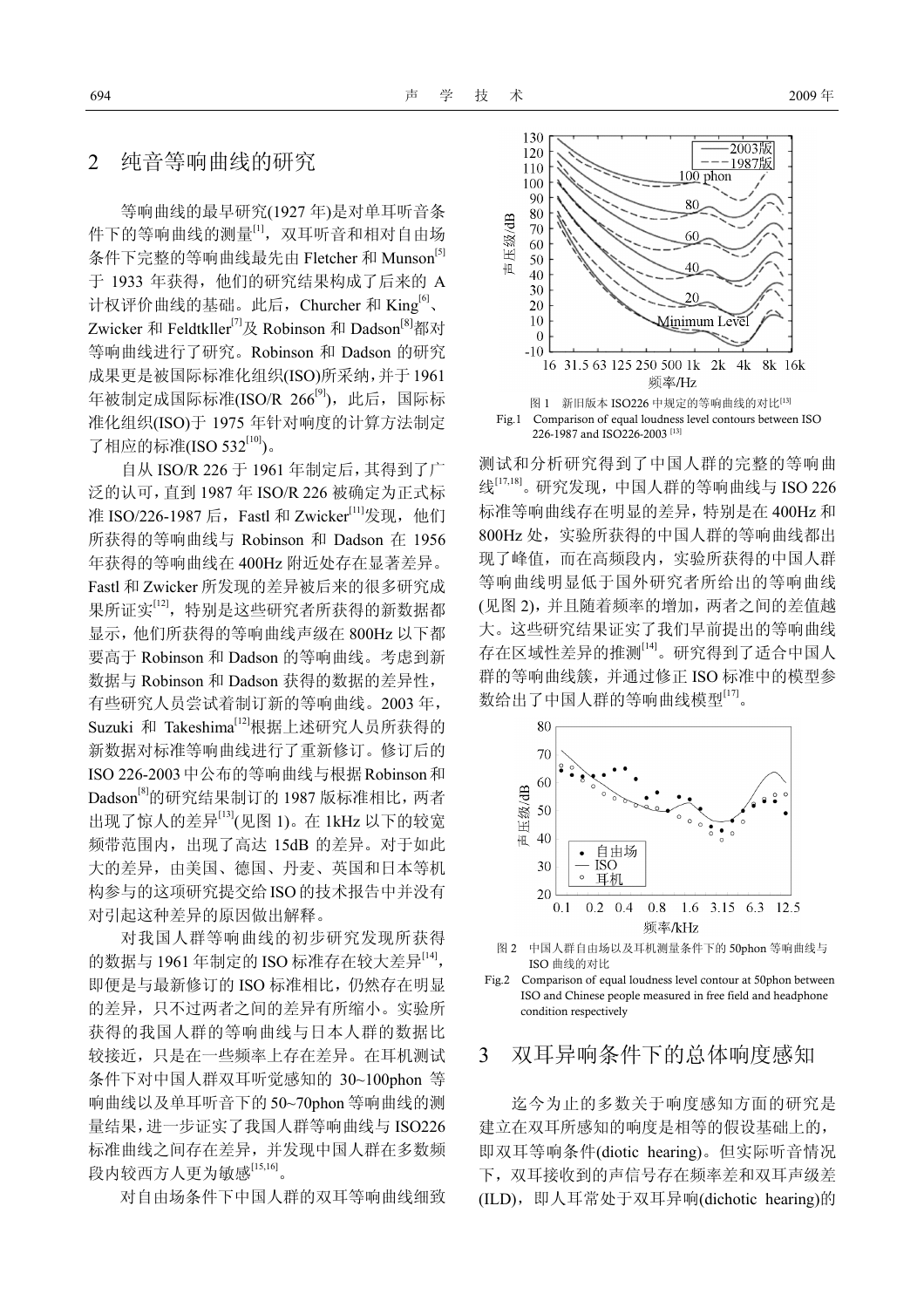听觉环境中。由于声源的非正向入射、声场分布的 不均匀以及人头部几何形状非严格左右对称等,都 会造成双耳所接收到的声信号存在差异。

关于双耳异响条件下总体响度感知的多数早 期研究结论认为 ILD 对总体响度感知没有影响, 左 右耳响度的算术平均值可作为总体响度感知的估 计值[19-21]。其后的一些实验结果发现, 在一些频率 范围内或者双耳响度差的范围内,总体响度感知高 于双耳响度的算术平均值<sup>[22-24]</sup>。Chouard<sup>[25]</sup>针对车内 实际噪声对双耳异响的听觉响度感知研究结果得 出了总体响度等于双耳响度算术平均值的结论,而 Sivonen<sup>[26]</sup>在对方向性入射声源响度感知的研究中 又肯定了双耳声级差对总体响度感知存在的影响。

在国内,采用参考语义细分法对存在双耳声级 差的异响条件下的实验研究发现[27], 在双耳异响条 件下,对于固定的双耳声级差,总体响度感知在1kHz 以下的频率范围内受频率影响非常小,而在 1kHz 以上,总体响度感知曲线随频率的升高出现了无规 律性的波动。对不同的信号频率,总体响度感受都 随 ILD 的变化呈指数变化趋势(见图 3)。



图 3 总体响度感知平均值与 ILD 之间的关系及其修正响度模型 Fig.3 Relation between the averaged perceived loudness and the ILD together with the revised model.

根据总体响度与 ILD 的指数变化关系,双耳异 响条件下的响度感知可用以下修正模型描述[27]:

$$
L_{N} = L_{t} + (e^{\frac{1.3 \times ILD}{10}} - 1)
$$
 (1)

式中  $L_v$ 为总体响度感知值,  $L$ , 为双耳响度的算 术平均值, ILD 为双耳间声压级差。

由式(1)可见,对于双耳响度存在差异的异响条 件下的总体响度感知出现超叠加现象,总体响度感 知在双耳响度的算术平均值的基础上增加了与双 耳间声级差有关的指数修正量。

4 时变信号响度研究

目前,所有关于响度的计算模型都是基于稳态

信号建立起来的,很少能够适用于时变信号。与双 耳异响条件下的响度感知一样,关于时变信号的响 度的观点和结论也是众说纷纭。

Canévet 等[28,29]对声压级连续变化的 1kHz 纯音 信号研究后发现,对声压级连续升高的 1kHz 纯音 信号,人耳所感知的响度变化要比同样声级处单独 放音(两次放音之间间隔一段时间)的响度变化略 大,Canévet 称这种现象为过重振(Up-cruitment); 而对于声压级连续降低的 1kHz 纯音信号,人耳所 感知的响度变化要比在同样声级处单独放音(两次 放音之间间隔一段时间)的响度变化大得多,Canévet 称这种现象为反重振(Decruitment)。Neuhoff<sup>[30,31]</sup>研 究发现,对于合成的元音和 1kHz 信号,声压级渐 增信号的响度变化要大于声压级渐降信号的响度 变化,但是对于宽带噪声信号,两者之间则没有显 著差异。

Susini 等<sup>[32]</sup>的研究还发现,幅值连续变化的纯 音信号的总体响度感知与声压级变化的速率、持续 时间以及信号结束时的声压级有关,对于末端声压 级较高的信号,其总体响度感知也较高,对于声压 级连续增加的信号,其总体响度要高于声压级连续 减小的信号的响度。

针对中国人群的声压级连续变化的纯音信号 的研究后发现<sup>[33]</sup>, 当声压级连续增大时, 对信号的 响度感知会存在过重振现象;而当声压级连续减小 时,对信号的响度感知会存在反重振现象。两种现 象出现的起始声级都与幅值估计时间间隔和声级 变化斜率有关,其中,反重振现象的起始声级随着 幅值估计时间间隔的增加和声级斜率的增大而降 低,过重振现象则刚好相反。

无论是声级连续降低还是连续增加的纯音信 号,当信号的连续两次幅值估计之间声级差相同 时,其响度的主观评价结果相同(图 4 和 5)。由此可 知,幅值估计声级差是时变响度感知的关键影响参 量。声级递增与声级递减时变信号响度感知存在明 显的不对称性。

对复音信号的响度感知特性研究结果显示[33], 对于几何中心频率为 1kHz 的双音复音信号、载频 为 1kHz 的调频信号以及载频为 1kHz 的调幅信号, 信号的响度感知随频率间隔或调制频率的变化特 征都以临界带宽为界。当双音的频率间隔或信号带 宽小于临界带宽时,信号的响度感知都与频率间隔 或调制频率无关,而当频率间隔或信号带宽大于临 界带宽时,信号的响度感知都随频率间隔或调制频 率的增大而增大。